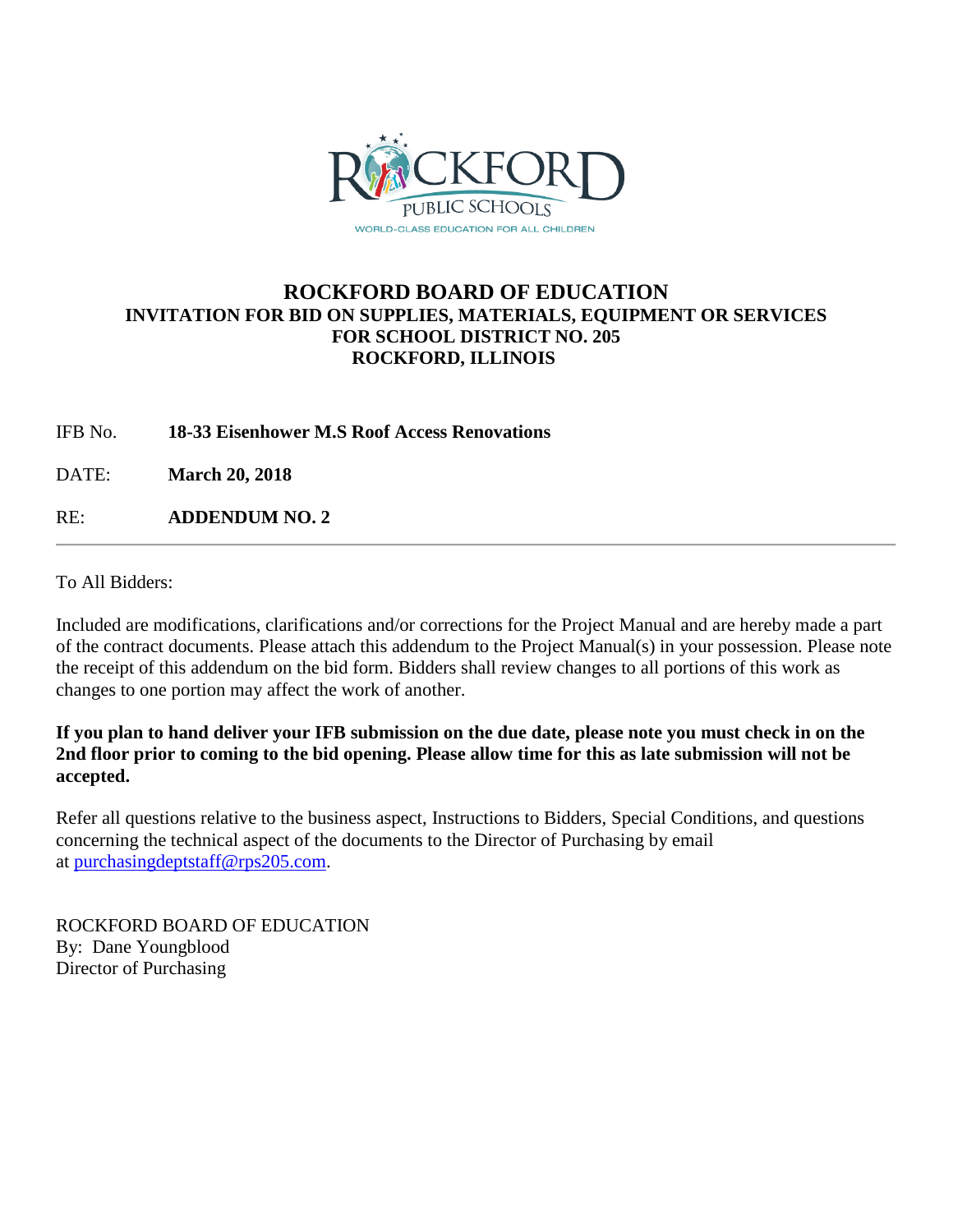### **LARSON & DARBY GROUP**

**ARCHITECTS-ENGINEERS-PLANNERS** 

4949 Harrison Avenue, Suite 100 815/484-0739

### P. O. Box 5207, Rockford, IL 61125-0207 FAX 815.229.9867

- TO: **ALL BIDDERS**
- RE: ADDENDUM#2

Changes to Bidding Documents Dated February 12, 2018

- PROJECT: EISENHOWER MIDDLE SCHOOL ROOF ACCESS RENOVATIONS ROCKFORD PUBLIC SCHOOLS 205 ROCKFORD, ILLINOIS
- **PROJECT NO:** 25108
- DATE: March 20, 2018

Please attach this Addendum to the Project Manual and Drawings for the referenced project. Take the changes to the Project Manual and Drawings into consideration in preparing your Bid.

Bidders shall make note in writing on Bid Form that this Addendum has been taken into consideration. Failure to do so may be sufficient cause to reject the Bid.

**LARSON & DARBY GROUP** 

'ı L

Stephen M. Nelson

This Addendum consists of 2 pages, plus materials itemized herein.

- $\mathbf{L}$ PRE-BID MEETING
	- A. Minutes of the Pre-Bid Meeting (2 pages) are issued herewith.
	- B. Pre-Bid Opening Statement (1 page) is issued herewith.
	- C. Pre-Bid Meeting Sign-in Sheet (1 page) is issued herewith.

#### ΙΙ. **GENERAL CLARIFICATIONS**

- The following is clarified, added or modified: А.
	- a. Clarification: The following questions were raised:
	- 1. What material is the roof hatch?
	- Refer to Section 07 72 00 Roof Accessories Part 2.1 D. Hatch Material.
	- 2. Is a ladder included with the roof hatch?
		- Refer to Drawing A2.1 Detail 7 for ladder information.

END OF ADDENDUM #2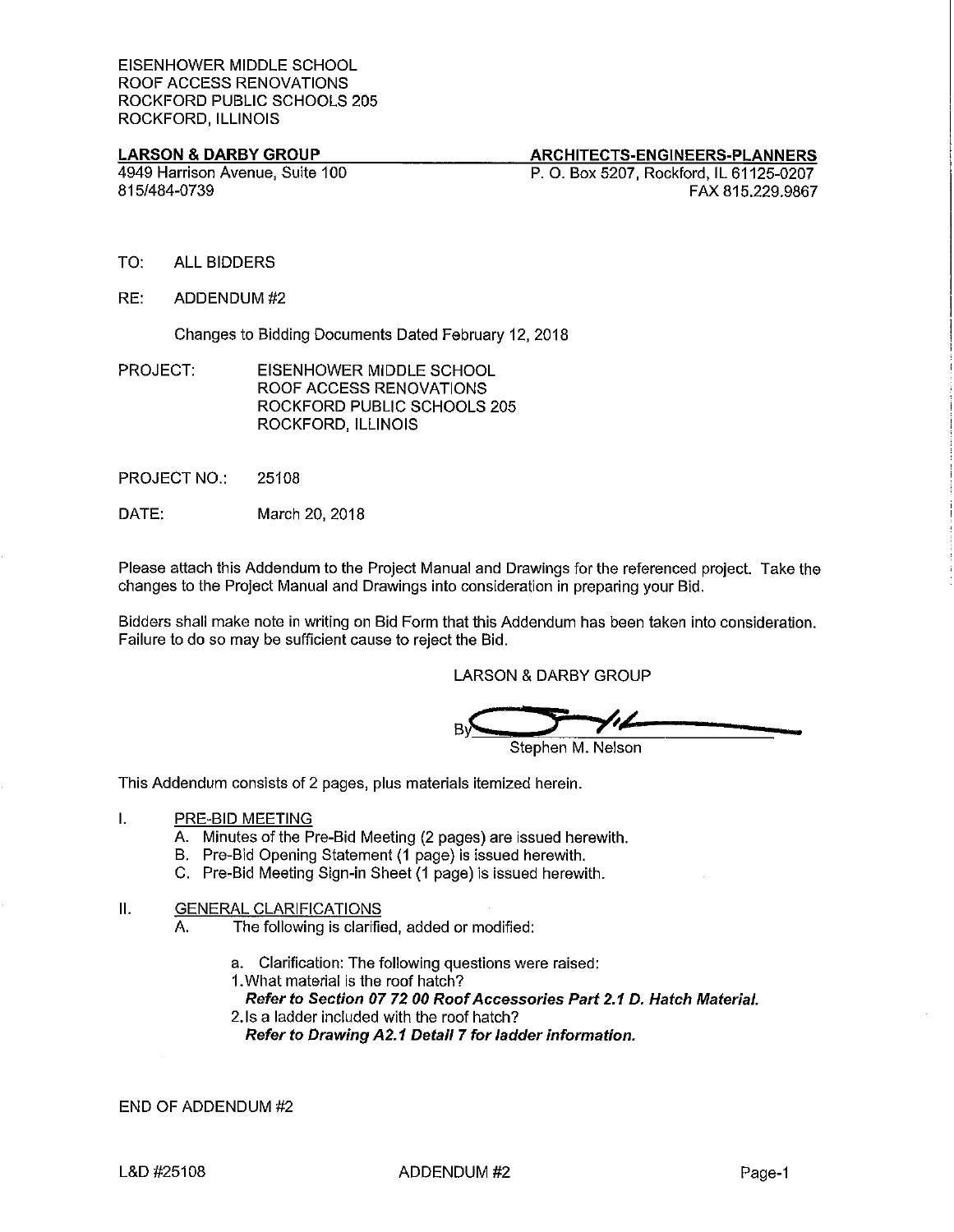

## **PRE‐BID MEETING MINUTES March 15, 2018**

# **Rockford Public School District #205**

Eisenhower Middle School Roof Access Renovations

LDG Project No.: 25108

Phase: Bidding

| Meeting # | <b>Meeting Location</b>               | Time      | Next Mtg. | Next Time | Next Location | Preparer |
|-----------|---------------------------------------|-----------|-----------|-----------|---------------|----------|
|           | Eisenhower Middle<br>School Cafeteria | $3:30$ pm | N/A       | N/A       | N/A           | SAT      |

| Luke Butz      | RPS205 - Project Manager                |  |
|----------------|-----------------------------------------|--|
| Stephen Tenney | Larson & Darby Group – Intern Architect |  |

See attached Sign –In Sheet for all other meeting participants.

| Item | <b>Topic/ Description</b> | <b>Responsible Firm/</b><br>Person | <b>Initial Date</b> | Due Date | <b>Status</b> |
|------|---------------------------|------------------------------------|---------------------|----------|---------------|
|      |                           |                                    |                     |          |               |

| 1.0 | <b>Introductions/Brief Review</b> | RPS/LDG | 3.15.18 | N/A | Complete |
|-----|-----------------------------------|---------|---------|-----|----------|
|     |                                   |         |         |     |          |

a. Mr. Stephen Tenney welcomed everyone and proceeded to read the Pre-Bid Conference Opening Statement provided by the District in its entirety.

b. Mr. Luke Butz and Mr. Tenney briefly went over the scope of work for the project which include selective demolition, retractable stairs, roof hatch, and exterior ladders.

| Item | <b>Topic/ Description</b> | <b>Responsible Firm/</b><br>Person | <b>Initial Date</b> | Due Date | <b>Status</b> |
|------|---------------------------|------------------------------------|---------------------|----------|---------------|
| 2.0  | Questions/Discussion/Tour | RPS/LDG                            | 3.15.18             | N/A      | Complete      |

- a. Mr. Butz pointed out that after today's meeting, the bidders are not allowed to speak to any of the architects or engineers, or other district personnel. All questions must be sent in writing directly to Dane Youngblood per the opening statement.
- b. A question was raised about the material of the roof hatch. It can be found in Section 07 72 00 Roof Accessories, Part 2.1 D. Hatch Material.
- c. Mr. Tenney asked for any other questions and began a tour which included part of the roof, and two locations for retractable stairs. Since some areas were not accessed, the Owner will provide any necessary information or allow another visit if requested.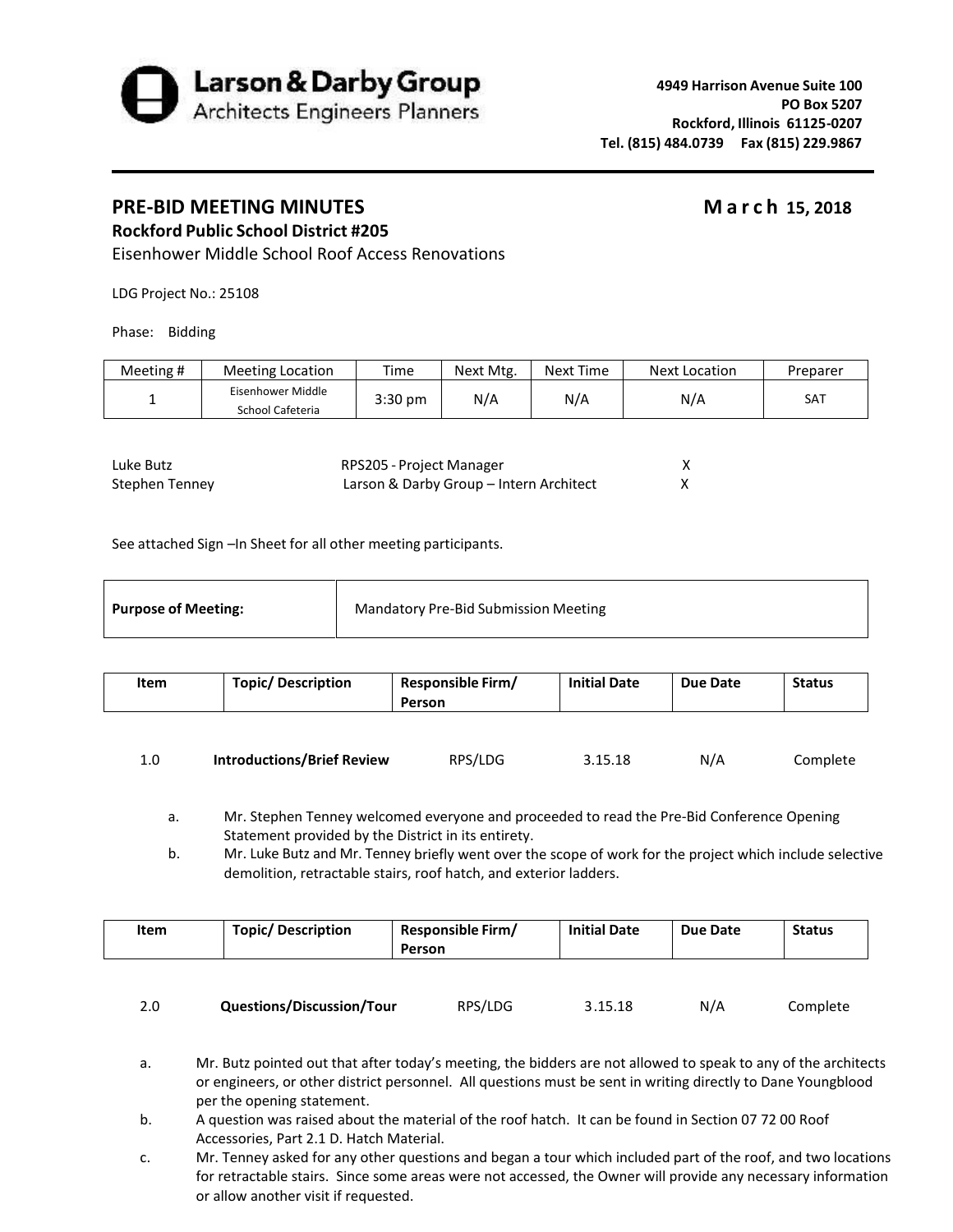The foregoing constitutes our understanding of matters discussed and conclusions reached. Other participants are requested to review and advise the undersigned, in writing, of any omissions or different understanding that they may have.

By: Stephen Tenney Intern Architect Larson & Darby Group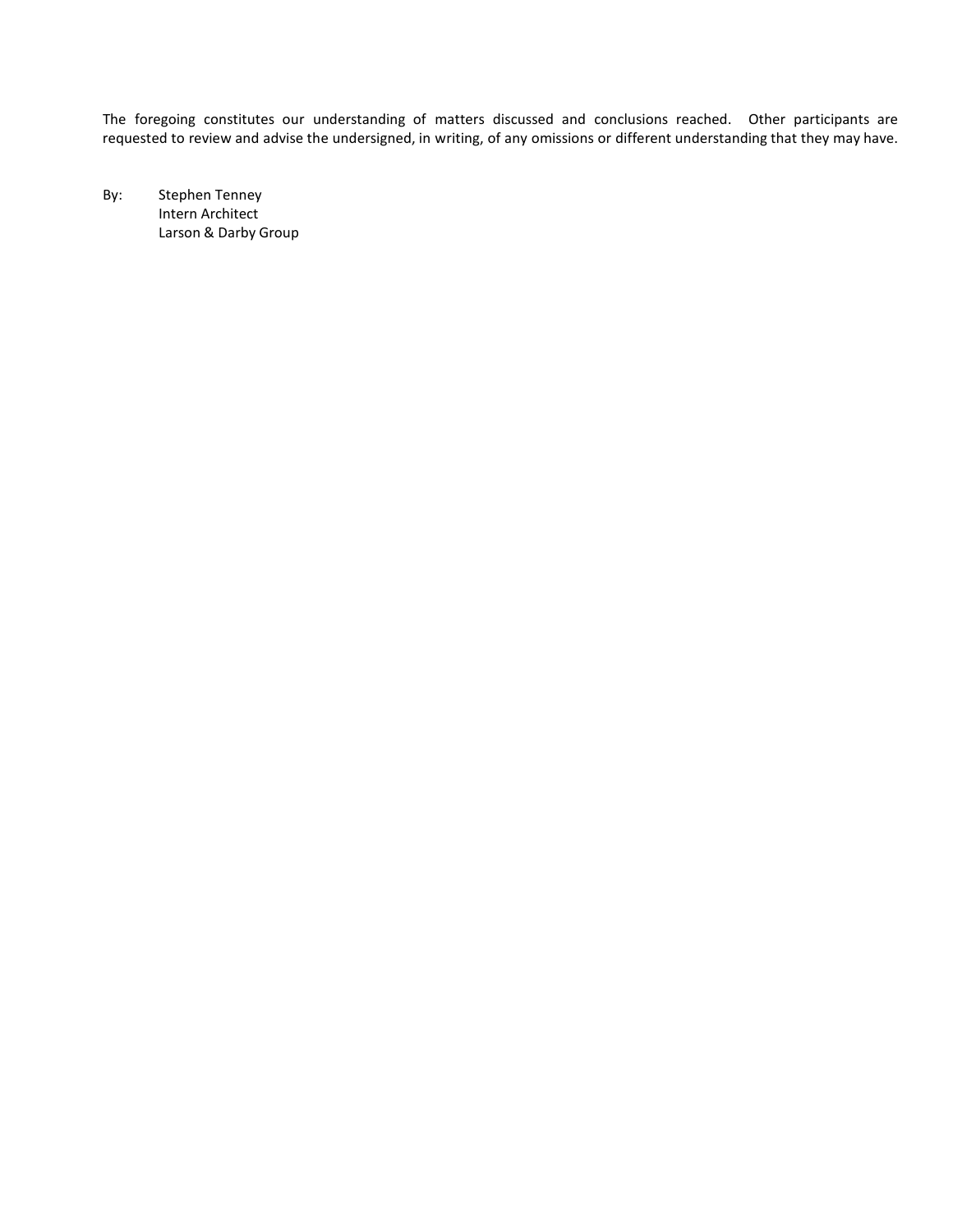ROCKFORD PUBLIC SCHOOLS IFB 18-33 Eisenhower M.S. Roof **Access Renovations Project** Pre-Bid Meeting Sign-In Sheet March 15, 2018 at 3:30 p.m.

# PRE-BID CONFERENCE OPENING STATEMENT

Welcome to the mandatory pre-bid conference for IFB 18-33 Eisenhower M.S. Roof Access Renovations Project for the Rockford Public Schools.

The purpose of this meeting is to receive input, comments, questions, clarifications and suggested changes relative to this solicitation. As a reminder, the only acceptable changes to the Bid/RFP are formal Addendums published by the RPS Purchasing department. Additionally, the Addendum may address other issues identified by the School District.

The goal of today's meeting is to increase your knowledge of the solicitation as it is written and provide an information mechanism in which you may advise the School District of any changes it should make. Consequently, any changes you wish the Rockford Public Schools to consider must be submitted in writing to the Purchasing department before the deadline as expressed in the solicitation.

We will try to answer as many of the questions as possible. If we cannot answer a question today, we will defer that answer to the published Addendum. Additionally, minutes from this pre-bid conference will be published in the Addendum.

- $\triangleright$  Bid Opening is scheduled for March 29, 2018 at 2:00 pm Rockford Board of Education, 6th floor Conference Room. Late bids will not be accepted. Faxed or emailed bids will not be accepted.
- > Board Approval April 10, 2018.
- $\triangleright$  Bid RFI Procedures All written correspondence during the bid process MUST be sent to Dane Youngblood, Director of Purchasing, via email at PurchasingDeptStaff@rps205.com. Last RFI will be accepted until March 20, 2018 at 12 pm. Last addendum will be issued by March 22. 2018 at 4:30 pm.
- $\triangleright$  Addendums will be emailed to all attendees at the pre-bid conference, posted on the RPS website and Demand Star...
- > PLEASE reference the REQUIRED FORMS CHECK LIST for all documents that must be submitted with your bid offer form. All forms must be properly completed, signed and submitted or your bid will be deemed non-responsive.